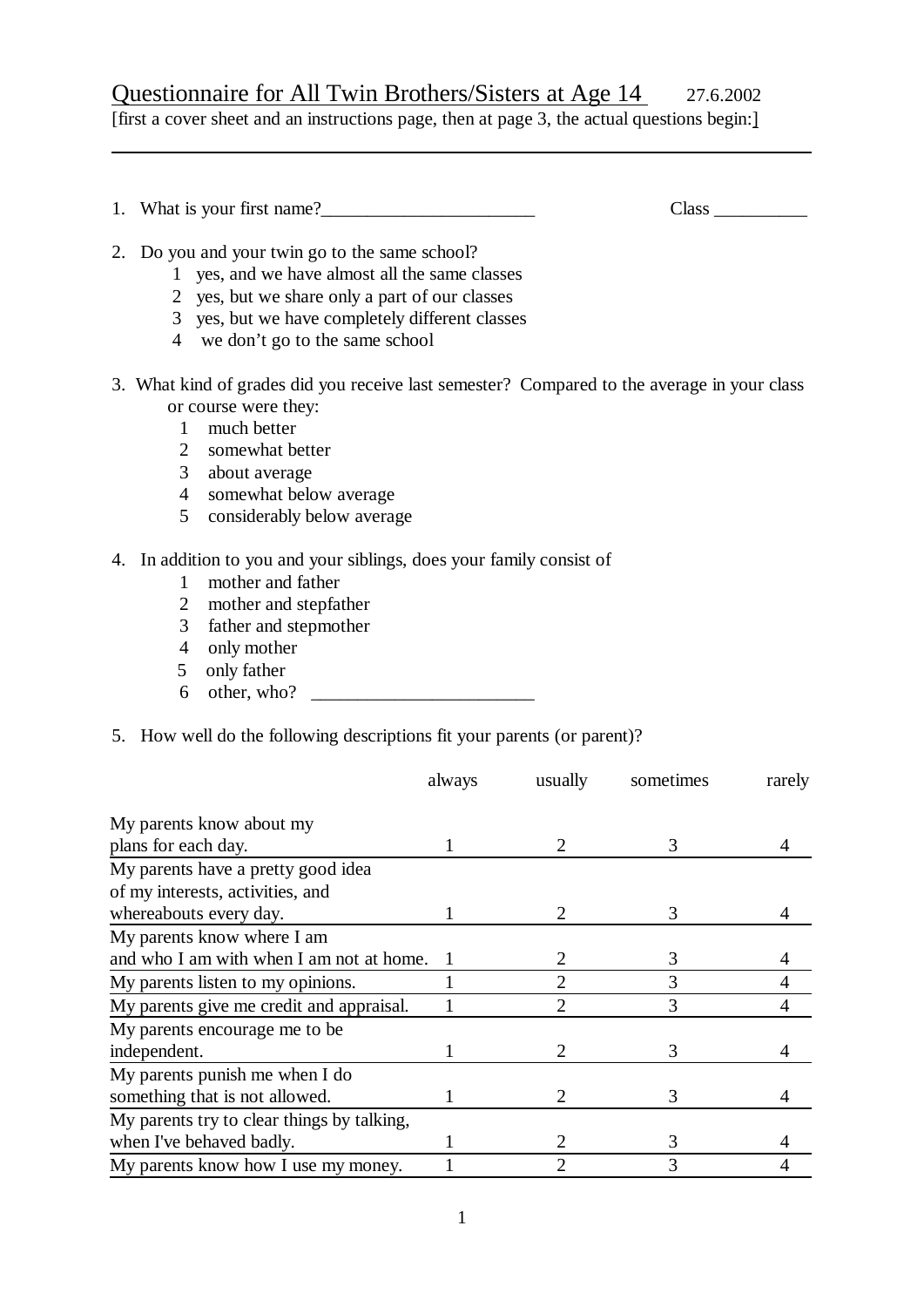6. How often does your family have dinner together on week days (after school/work)?

- 1 always
- 2 often
- 3 seldom
- 4 never

7. How often does your family have dinner together on weekends?

- 1 always
- 2 often
- 3 seldom
- 4 never

8. How do the following features describe the atmosphere at your home? Evaluate how well each statement describes your home.

|                         | completely | quite well | somewhat | only little | not at |
|-------------------------|------------|------------|----------|-------------|--------|
|                         |            |            |          |             | all    |
| Warm, caring            |            |            |          |             |        |
| Encouraging, supporting |            |            |          |             |        |
| Trusting, understanding |            |            |          |             |        |
| Open                    |            |            |          |             |        |
| Hard, punishing         |            |            |          |             |        |
| Unfair                  |            |            |          |             |        |
| Quarrelsome             |            |            |          |             |        |
| Indifferent             |            |            |          |             |        |

### Leisure time after school

9. When you nowadays came home after school, is either of your parents or some other adult at home?

1 yes, my mother or father

2 yes, some other adult, who —

3 no - how many hours are you usually at home on each of the following days before an adult comes home)

- \_\_\_\_\_ hours on Monday
- \_\_\_\_\_ hours on Tuesday
- \_\_\_\_\_ hours on Wednesday
- \_\_\_\_\_ hours on Thursday
- \_\_\_\_\_ hours on Friday

10. How much time do you use/how often you do the following things? Please give an answer for each activity.

#### A few times

|                 | daily | per week | in a month | in a year | [ don't |
|-----------------|-------|----------|------------|-----------|---------|
| watching TV     |       |          |            |           |         |
| watching videos |       |          |            |           |         |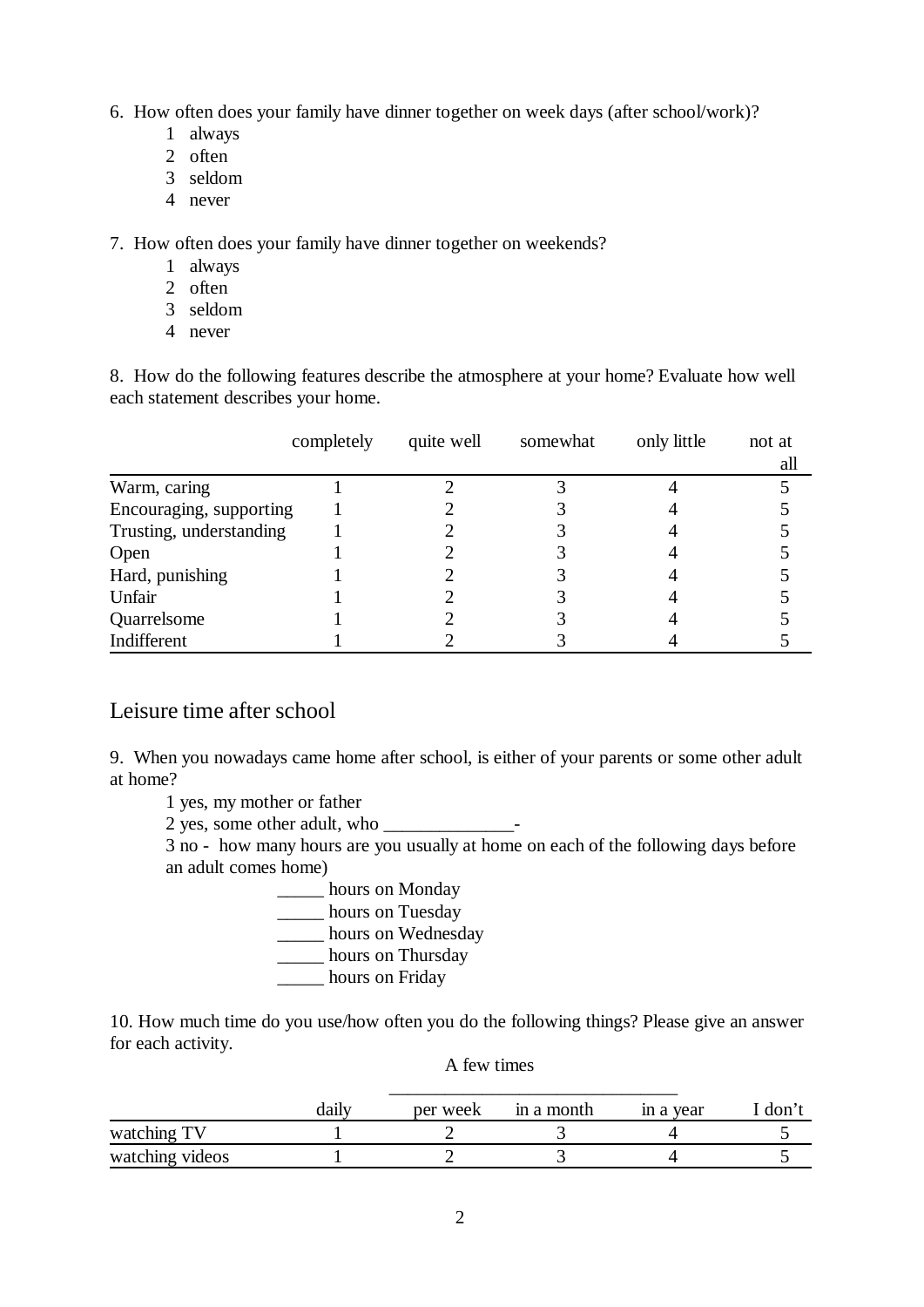| playing video/computer       |              |                |   |                |   |
|------------------------------|--------------|----------------|---|----------------|---|
| games                        |              | 2              | 3 | 4              | 5 |
| listening to music           | 1            | $\overline{2}$ | 3 | 4              | 5 |
| playing some board game      | 1            | $\overline{2}$ | 3 | $\overline{4}$ | 5 |
| playing some musical         |              |                |   |                |   |
| instrument                   |              | 2              | 3 | 4              | 5 |
| reading                      |              | $\overline{2}$ | 3 | $\overline{4}$ | 5 |
| drawing or painting pictures | $\mathbf{1}$ | $\overline{2}$ | 3 | $\overline{4}$ | 5 |
| doing handicrafts or         |              |                |   |                |   |
| building something (e.g.     |              |                |   |                |   |
| scale models)                |              | 2              | 3 | 4              | 5 |
| spending time with my        |              |                |   |                |   |
| friends at my own home       |              | 2              | 3 | 4              | 5 |
| spending time with my        |              |                |   |                |   |
| friends at their home        |              | 2              | 3 | 4              | 5 |
| spending time with my        |              |                |   |                |   |
| friends in town/at the       |              |                |   |                |   |
| village/places where         |              |                |   |                |   |
| adolescents meet             |              | 2              | 3 | 4              | 5 |
| going to some club, to       |              |                |   |                |   |
| girl/boy scouts or some      |              |                |   |                |   |
| other organized activity     | 1            | $\overline{2}$ | 3 | 4              | 5 |
| doing sports or training     |              | $\overline{2}$ | 3 | $\overline{4}$ |   |
| exercising or doing outdoor  |              |                |   |                |   |
| activities                   |              | 2              | 3 | 4              | 5 |

ll. If your parents were asked to answer the questions about how you spend your time, how accurately could they do that, what do you think? Please answer for both mother and father.

1 my mother would know very inaccurately 1 my father would know very inaccurately 2 my mother would know quite inaccurately 2 my father would know quite inaccurately 3 my mother would know quite accurately 3 my father would know quite accurately 4 my mother would know very accurately 4 my father would know very accurately

#### Growth and Development

12. How tall are you? \_\_\_\_\_\_\_\_\_\_\_ cm

13. How much do you weigh? \_\_\_\_\_\_\_\_\_\_\_ kg

14. Are you 1 right-handed 2 left-handed 3 I'm able to use both hands equally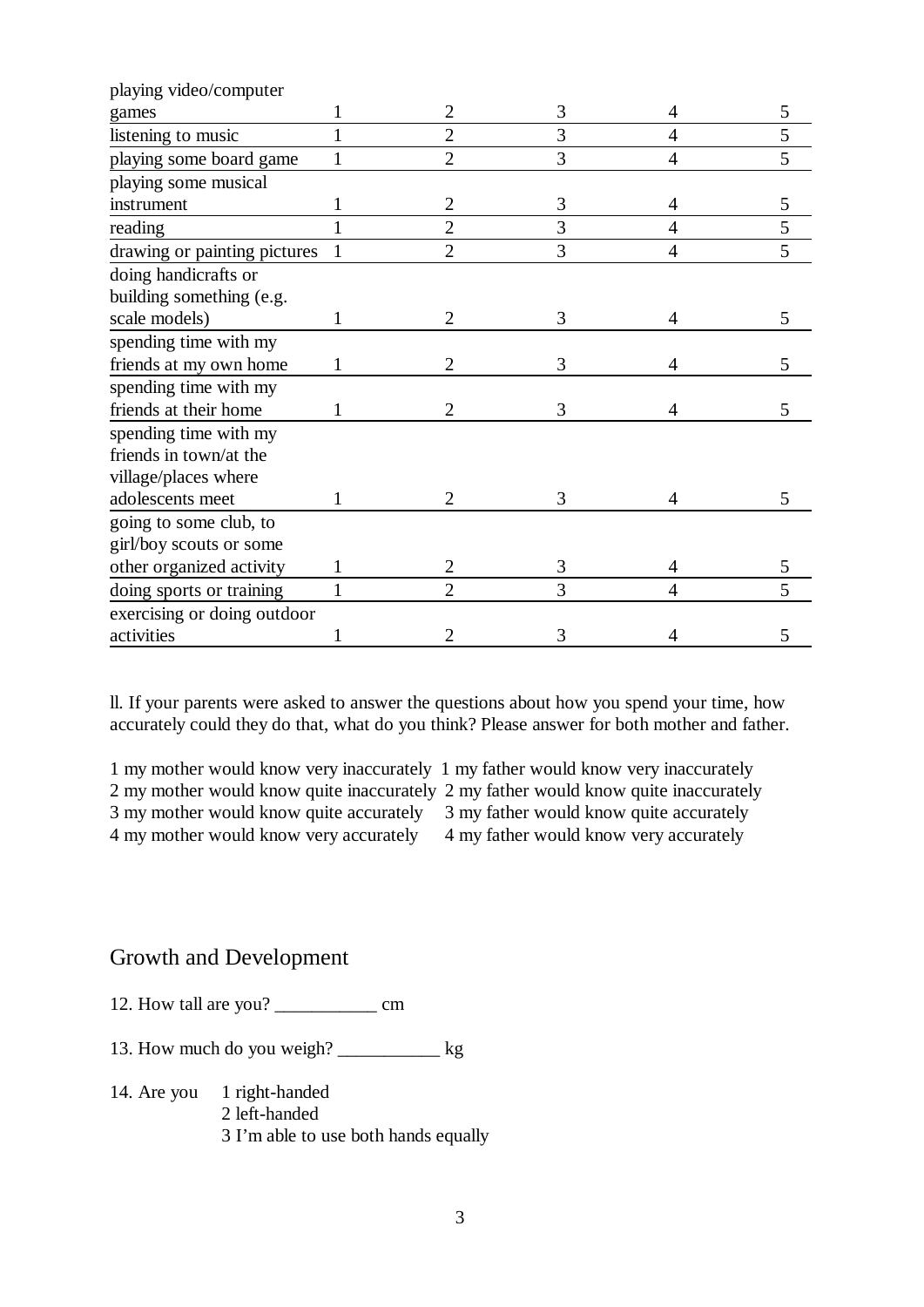15. Do you write with your right hand?

- 1 no
- 2 yes

16. Would you say that your growth in heigh

- 1 has not yet begun to spurt (spurt means faster growth than usually)
- 2 has barely started
- 3 is definitely underway
- 4 has completed

17. How about the growth of body hair ("body hair" means underarm and pubic hair). Would you say that your body hair

- 1 has not yet started growing
- 2 has barely started growing
- 3 is definitely growing
- 4 has stopped growing
- 18. Have you noticed any skin changes, pimples, for example?
	- 1 no changes yet
	- 2 have barely begun showing changes
	- 3 skin changes are definitely underway
	- 4 skin changes have stopped
- 19. (Boys) Has your voice begun to change?
	- 1 not yet started changing
	- 2 has barely started changing
	- 3 voice change is definitely underway
	- 4 voice change seems completed
- 20. (Boys) Have you begun to grow hair on your face?
	- 1 not yet started growing hair
	- 2 have barely started growing hair
	- 3 facial hair growth is definitely underway
- 19. (Girls) Have your breasts begun to grow?
	- 1 not yet started growing
	- 2 have barely started growing
	- 3 breast growth is definitely underway
	- 4 breast growth seems completed
- 20. (Girls) Have you begun to menstruate?
	- 1 no
	- 2 yes. How old were you the first time? \_\_\_\_ yrs \_\_\_\_\_\_\_ mos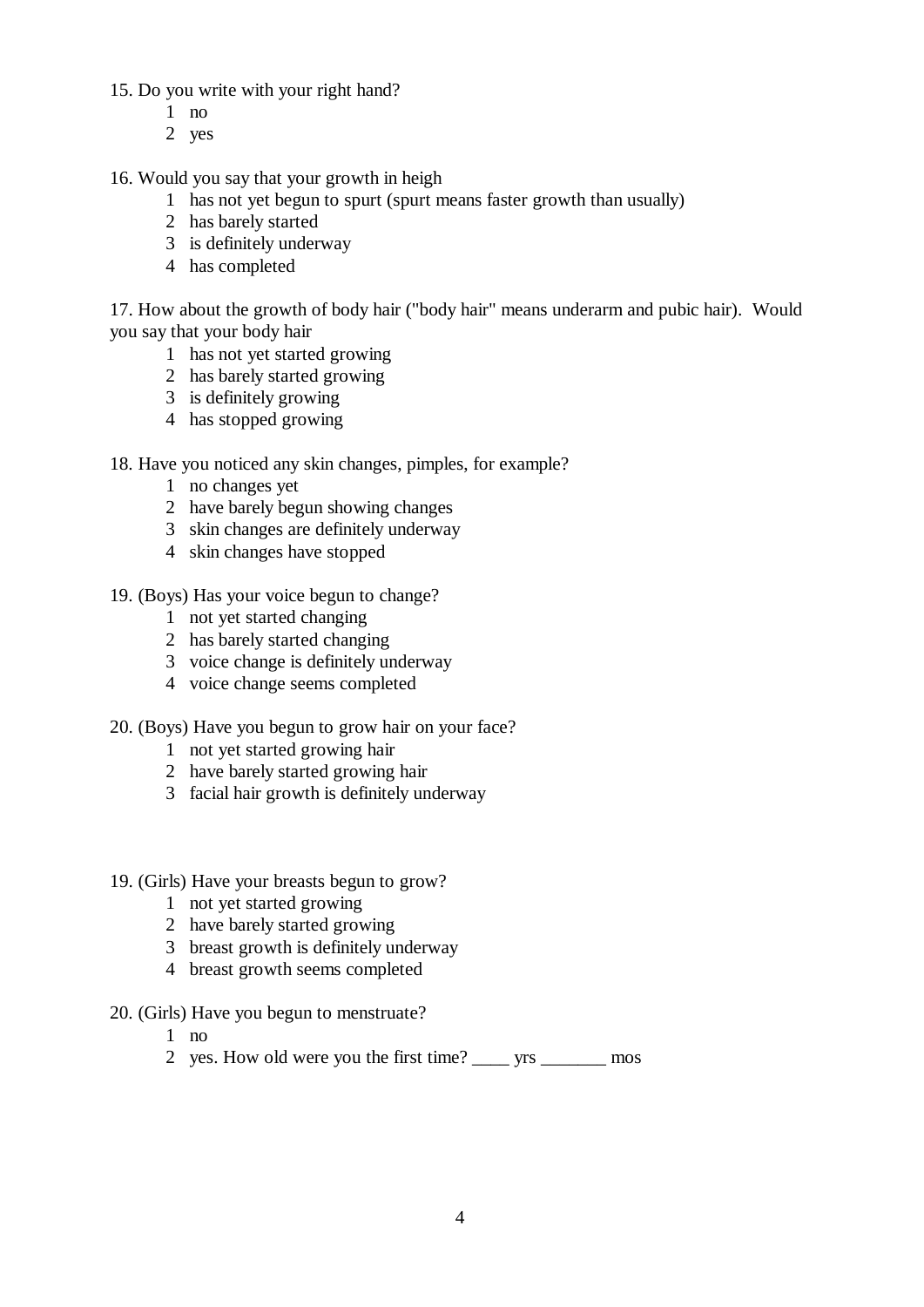## Health

21. How do you see your health? Is it at the moment

- 1 very good
- 2 quite good
- 3 average
- 4 quite poor
- 5 very poor

22. How often have you had the following symptoms during the past months?

|                               | almost | more than | about                   | about once | seldom or |
|-------------------------------|--------|-----------|-------------------------|------------|-----------|
|                               | daily  |           | once a week once a week | a month    | never     |
| headache                      |        |           |                         |            |           |
| stomach ache                  |        |           |                         |            |           |
| depression                    |        |           |                         |            |           |
| difficulties sleeping         |        |           |                         |            |           |
| tiredness during daytime      |        |           |                         |            |           |
| waking up during nights       |        |           |                         |            |           |
| tension or nervousness        |        |           |                         |            |           |
| irritability or fits of anger |        |           |                         |            |           |
| dizziness                     |        |           |                         |            |           |

#### Exercise

23. Which of the following alternatives best describes your present sports/fitness activities? I usually do sports or exercise so that:

- 1 I breathe hard and sweat profusely
- 2 I breathe rather hard and sweat somewhat
- 3 I don't breathe very hard and sweat but a little
- 4 I don't sweat or breathe hard
- 5 I don't do sports or exercise during my free time

24. How often do you exercise or do sports during your free time? (school physical activities don't count here).

- 1 not at all
- 2 less than once a month
- 3 1-2 times a month
- 4 about once a week
- 5 2-3 times a week
- 6 4-5 times a week
- 7 just about every day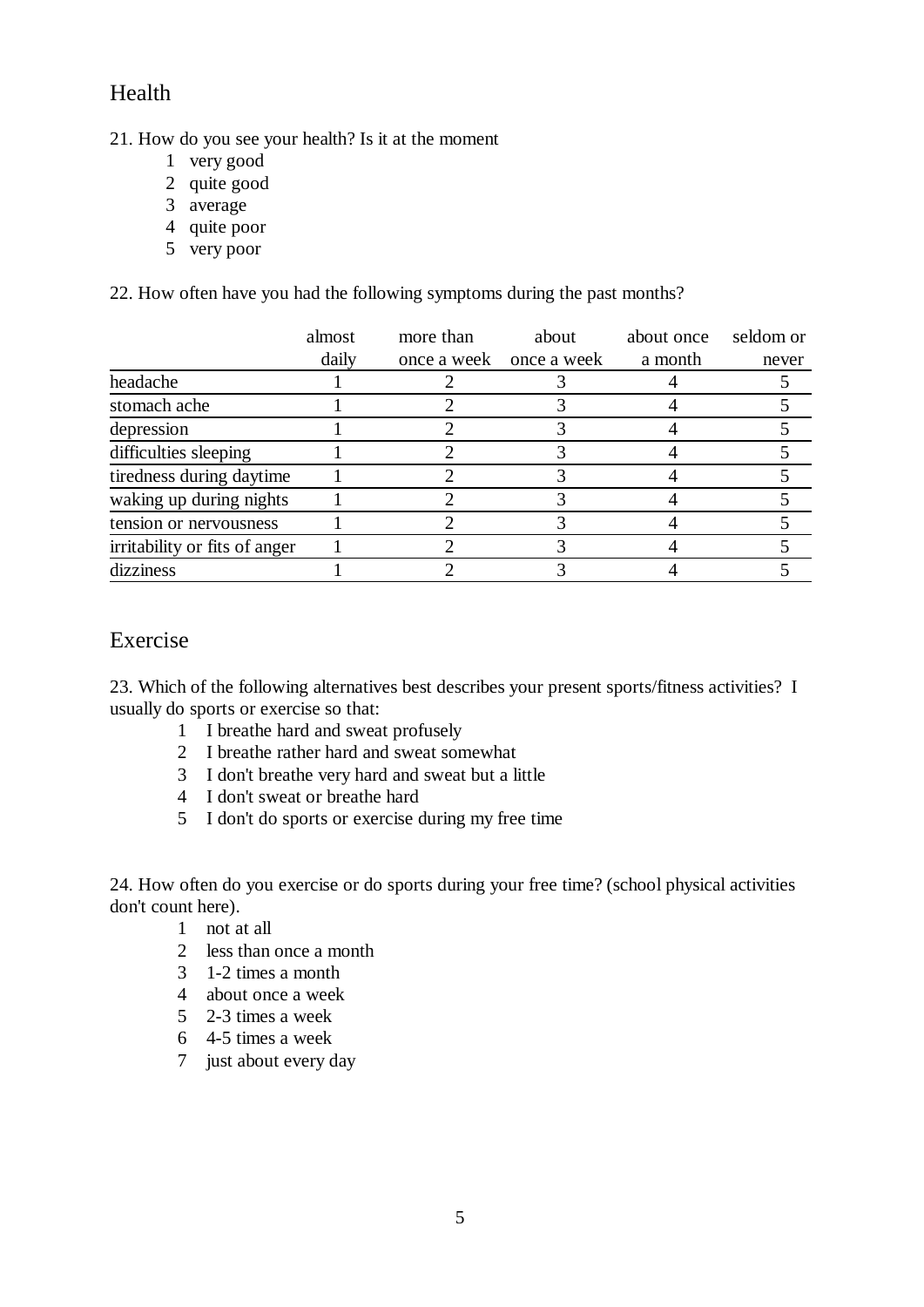### Smoking

- 25. Have you ever smoked (or tried smoking)?
	- 1 no -----> go to question  $28$
	- 2 yes
- 26. How many cigarettes have you smoked altogether up to now?
	- 1 only one
	- 2 about 2-10
	- 3 about 11-50
	- 4 over 50
- 27. Which of the following best describes your present smoking habits?
	- 1 I smoke at least once each day
	- 2 I smoke at least once a week, but not every day
	- 3 I smoke less often than once a week
	- 4 I am trying to or have quit smoking
	- 5 I have tried smoking but I don't smoke
- 28. Do any of your friends smoke?
	- 1 no one smokes
	- 2 one of them smokes
	- 3 2 5 of them smoke
	- 4 more than 5 of them smoke

### Alcohol and drug use

- 29. Do any of your friends drink alcohol?
	- 1 no one drinks
	- 2 one of them drinks
	- 3 2 5 of them drink
	- 4 more than 5 of them drink

30. How often do you drink alcohol? Try to include also the times when you drink very small quantities, such as a half a bottle of light beer or a sip of wine.

- 1 once a week or more
- 2 about 1-2 times a month
- 3 less than once a month
- 4 never; I don't drink alcohol
- 31. How often do you drink so that you get at least slightly intoxicated?
	- 1 once a week or more
	- 2 about 1-2 times a month
	- 3 less than once a month
	- 4 never; I don't drink alcohol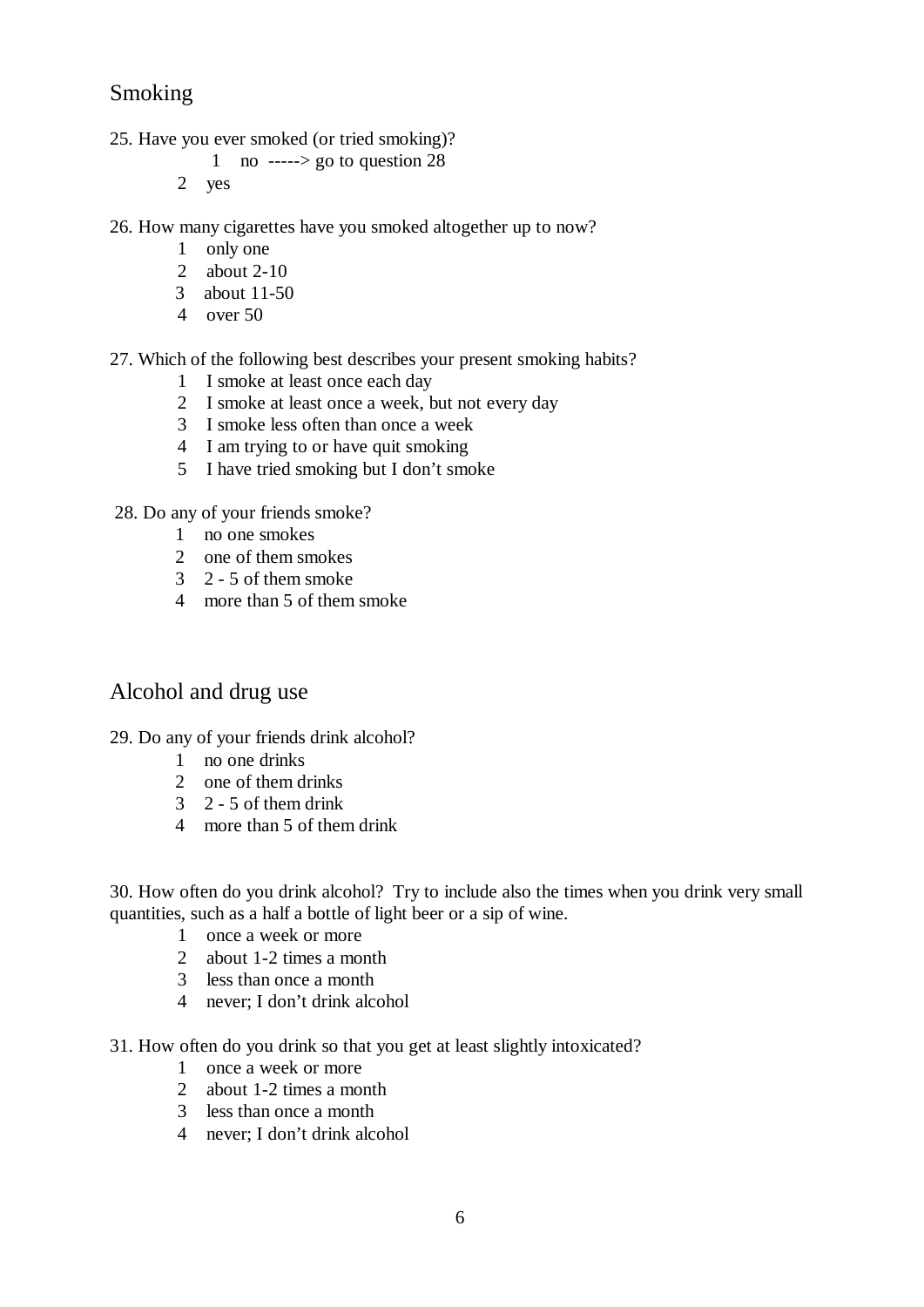|             | Never | Sometimes                   |   | Often |
|-------------|-------|-----------------------------|---|-------|
| Don't Know  |       |                             |   |       |
| Sleepy      |       | $\overline{2}$              |   |       |
| Talkative   |       | $\mathcal{D}_{\mathcal{L}}$ | 3 |       |
| Sad         |       | 2                           |   |       |
| Angry       |       | 2                           | 3 |       |
| Ill feeling |       | $\overline{2}$              | 3 |       |
| Friendly    |       | $\overline{2}$              | 3 |       |
| Confused    |       | $\overline{2}$              | 3 |       |
| Mean        |       | $\overline{2}$              | 3 |       |
| Content     |       | $\overline{2}$              | 3 |       |
| Fun         |       | $\overline{2}$              | 3 |       |
| Depressed   |       | 2                           | 3 |       |

32. How would you describe how alcohol affects people. When people drink a lot of alcohol, they become:

33. Do you know anyone among your acquaintances who would have tried drugs (hashish, paint thinner or something else to sniff, prescription drugs, or other substances like that)?

- 1 I don't know any adolescents who have done that
- 2 I know one
- 3 I know 2 5
- 4 I know more than 5 adolescents who have done that

### Opinions

34. Please circle the number that most closely represents the way you feel.

|                                                  | strongly<br>disagree | disagree | agree | strongly<br>disagree |
|--------------------------------------------------|----------------------|----------|-------|----------------------|
| On the whole, I am satisfied                     |                      |          |       |                      |
| with myself.                                     |                      |          |       |                      |
| At times I think I am no good at all.            |                      |          |       |                      |
| I feel that I have a number of good qualities. 1 |                      |          |       |                      |
| I am able to do things as well as most other     |                      |          |       |                      |
| people.                                          |                      |          |       |                      |
| I feel I do not have much to be proud of.        |                      |          |       |                      |
| I certainly feel useless at times.               |                      |          |       |                      |
| I feel that I'm a person of worth, at least      |                      |          |       |                      |
| on an equal basis with others.                   |                      |          |       |                      |
| I wish I would have more respect for myself. 1   |                      | 2        |       |                      |
| All in all, I am inclined to feel that I am a    |                      |          |       |                      |
| failure.                                         |                      |          |       |                      |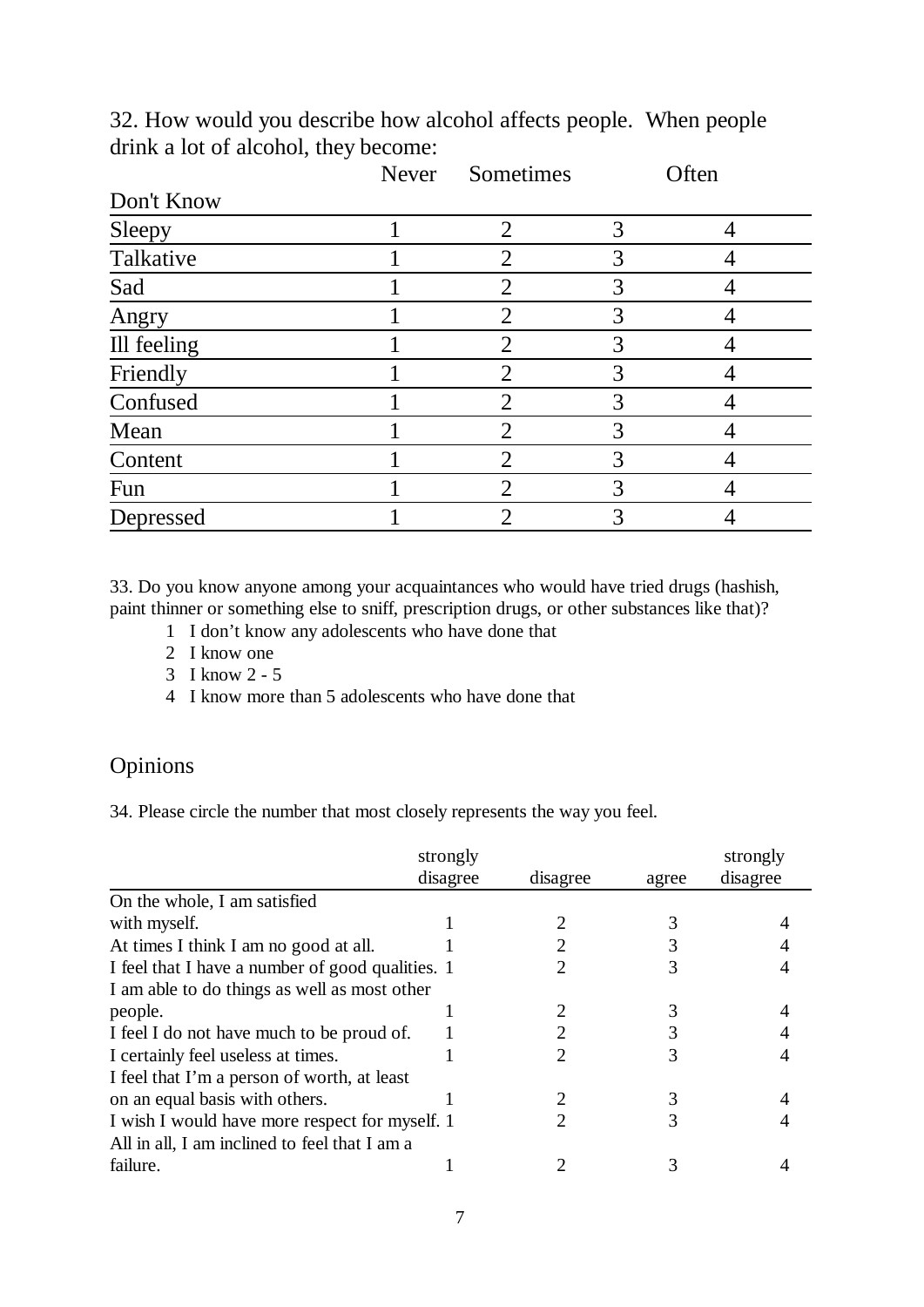| I take a positive attitude toward myself. |  |  |
|-------------------------------------------|--|--|
| I do as I see fit, nevermind what         |  |  |
| my friends try to lure me in to.          |  |  |

35. Here are some attitudes concerning alcohol, cigarette and drug use, and sexual behavior. Please tell us what you think about them. Check the alternative that best describes what you think.

|                                  | strongly     | partly         | difficult | partly | strongly |
|----------------------------------|--------------|----------------|-----------|--------|----------|
|                                  | disagree     | disagree       | to say    | agree  | agree    |
| A moderate use of alcohol        |              |                |           |        |          |
| is part of normal life           | $\mathbf{1}$ | $\overline{2}$ | 3         | 4      | 5        |
| Trying marijuana or hashish      |              |                |           |        |          |
| is no more dangerous than        |              |                |           |        |          |
| drinking a few bottles of beer 1 |              | $\overline{2}$ | 3         | 4      | 5        |
| Alcohol gives no real            |              |                |           |        |          |
| happiness for anyone             | 1            | $\overline{2}$ | 3         | 4      | 5        |
| It's not right for kids          |              |                |           |        |          |
| my age to have                   |              |                |           |        |          |
| sex when dating                  | 1            | $\overline{c}$ | 3         | 4      | 5        |
| It's fair that the law prohibits |              |                |           |        |          |
| the sale of beer to persons      |              |                |           |        |          |
| under 18 years of age            | 1            | 2              | 3         | 4      | 5        |
| Parents shouldn't try to         |              |                |           |        |          |
| control the sexual relationship  |              |                |           |        |          |
| between two young persons 1      |              | 2              | 3         | 4      | 5        |
| A drink every now and            |              |                |           |        |          |
| then merely acts as a            |              |                |           |        |          |
| pick-me-up and cannot            |              |                |           |        |          |
| be considered out of place       | 1            | 2              | 3         | 4      | 5        |
| Kids that use alcohol are        |              |                |           |        |          |
| more popular among peers         | $\mathbf{1}$ | 2              | 3         | 4      | 5        |
| When you've had a drink,         |              |                |           |        |          |
| it's easier to get acquainted    |              |                |           |        |          |
| with the opposite sex            | 1            | 2              | 3         | 4      | 5        |
| There is too much fuss about     |              |                |           |        |          |
| the dangers of smoking           |              |                |           |        |          |
| nowadays                         |              |                | 3         | 4      | 5        |
| Alcohol is used far too          |              |                |           |        |          |
| much in Finland                  |              |                | 3         | 4      | 5        |
| It is sometimes the case that    |              |                |           |        |          |
| a genuine, spontaneous           |              |                |           |        |          |
| relaxed atmosphere is only       |              |                |           |        |          |
| born when alcohol is used        | 1            | 2              | 3         | 4      | 5        |
| It's fair that the law prohibits |              |                |           |        |          |
| the sale of tobacco to persons   |              |                |           |        |          |
| under 18 years of age 1          |              |                | 3         |        |          |
|                                  |              |                |           |        |          |

It is important that one should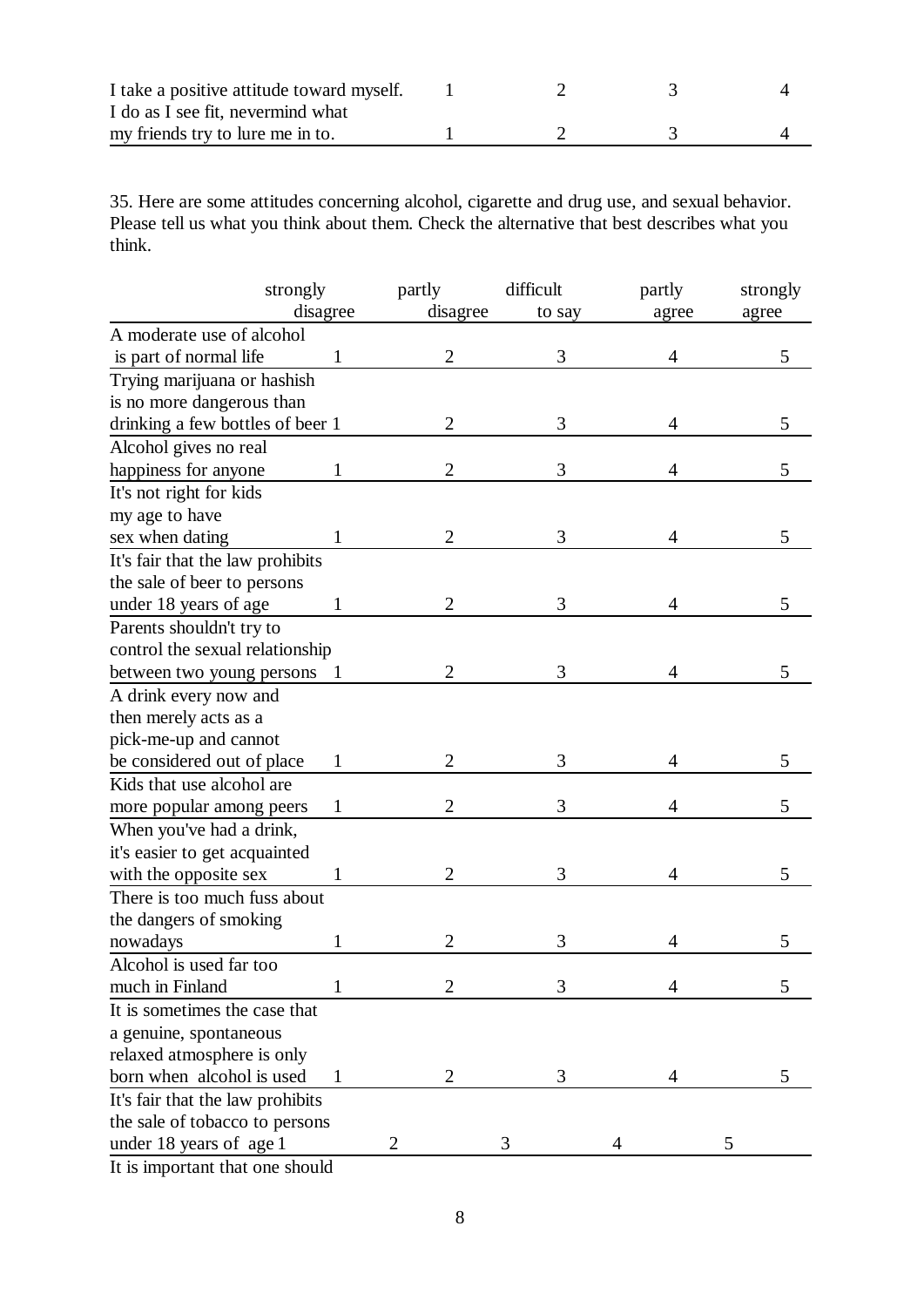| be able to drink oneself     |  |  |  |
|------------------------------|--|--|--|
| into a state of intoxication |  |  |  |
| in order to relax and        |  |  |  |
| say what one has to say      |  |  |  |

36. Here is a list of events which may or may not have happened to you or in your family or to close friends. Please read each item carefully. If the event has happened in the past two years, please circle YES; if it has not happened, please circle NO.

| You moved to a new neighborhood or town with your family          | N <sub>O</sub> | <b>YES</b> |
|-------------------------------------------------------------------|----------------|------------|
| A close friend has moved away                                     | N <sub>O</sub> | <b>YES</b> |
| You have changed to another school                                | N <sub>O</sub> | <b>YES</b> |
| You have experienced a serious illness or accident                | N <sub>O</sub> | <b>YES</b> |
| Someone close to you has been seriously ill                       | N <sub>O</sub> | <b>YES</b> |
| Someone close to you has died                                     | N <sub>O</sub> | <b>YES</b> |
| Your parents or parent and step-parent have had serious conflicts | N <sub>O</sub> | <b>YES</b> |
| Mother or father has moved out of home, or they have divorced     | N <sub>O</sub> | <b>YES</b> |
| A new mate of your mother's or father's has moved in              | <b>NO</b>      | <b>YES</b> |
| Your sister or brother has moved away from home                   | N <sub>O</sub> | <b>YES</b> |
| A teacher/coach close to you has changed                          | <b>NO</b>      | <b>YES</b> |
| A close friendship has ended                                      | N <sub>O</sub> | <b>YES</b> |
| Mother or father has become unemployed                            | <b>NO</b>      | <b>YES</b> |
| Mother has started working after being at home for a long time    | N <sub>O</sub> | <b>YES</b> |
| A new sibling has been born                                       | N <sub>O</sub> | <b>YES</b> |

37. Thinking about all of these changes and difficulties you may have had over the past year, how hard were they for you overall? Please circle the number of the answer that comes closest to your overall feeling.

- 1 none of the things mentioned above has happened to me
- 2 all the changes I've experienced have been only positive
- 3 most changes have been positive, but some of them have been hard for me
- 4 most changes have been hard for me, but some of them have been positive
- 5 all the changes have been hard for me

If you want, you can use the following space to describe your feelings in more detail:\_\_\_\_\_\_\_\_\_\_ \_\_\_\_\_\_\_\_\_\_\_\_\_\_\_\_\_\_\_\_\_\_\_\_\_\_\_\_\_\_\_\_\_\_\_\_\_\_\_\_\_\_\_\_\_\_\_\_\_\_

#### Friends and leisure time

38. With whom do you usually spend your free time?

- 1 alone
- 2 together with my twin or my family
- 3 with my twin and my friends
- 4 together with one or two friends
- 5 in company with a larger group

#### 39. How much of your free time do you spend together with your twin?

1 nearly all of it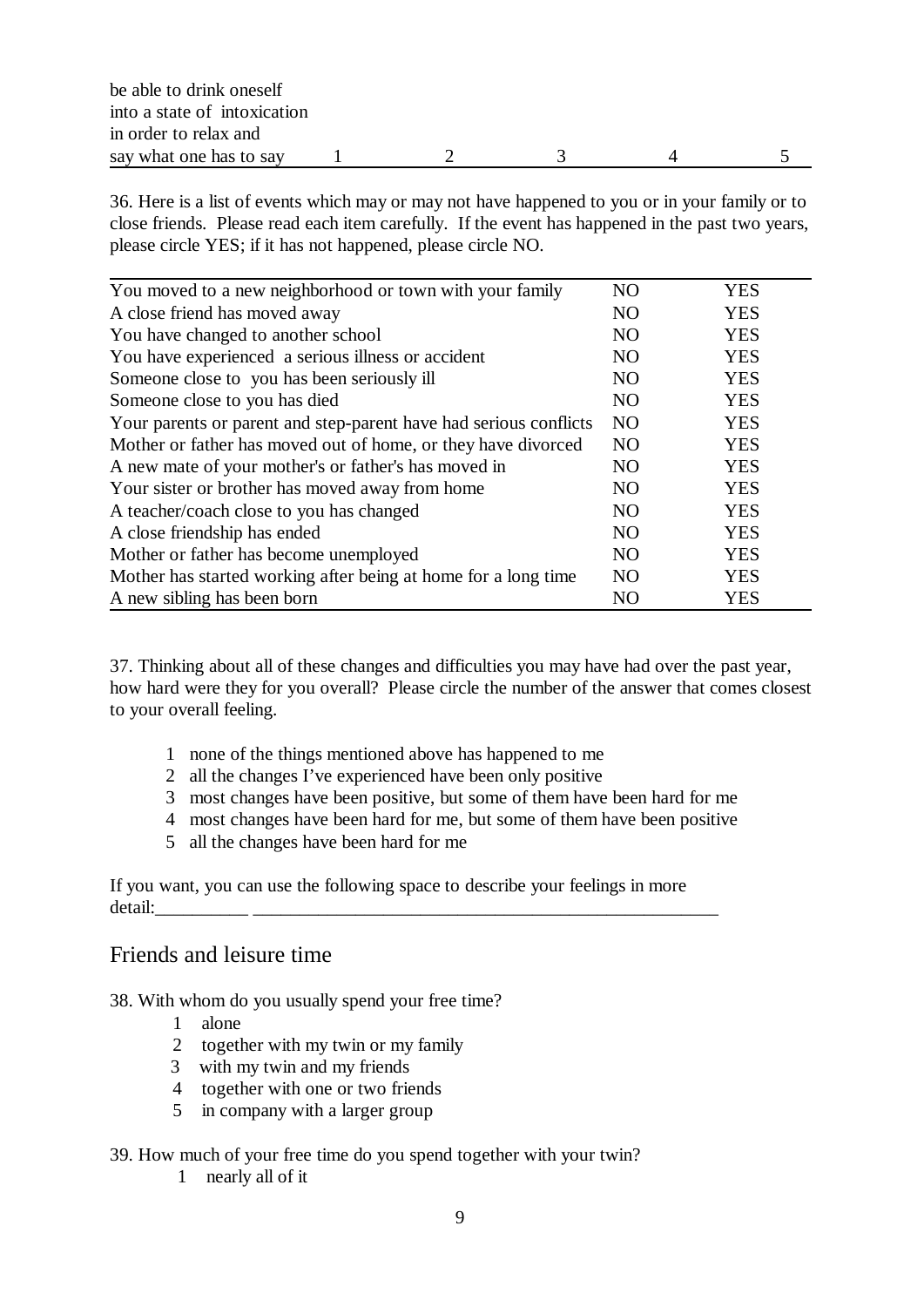- 2 I spend somewhat more of my free time with my twin than with other people
- 3 I spend somewhat more of my free time with others than with my twin
- 4 I spend most of my free time with others than my twin
- 5 we live apart and don't have the opportunity to spend time together
- 6 cannot tell

40. Twins often resemble each other. Similarity in appearance may be emphasized with clothing, hair, etc. How much do you and your twin emphasize your similarity?

- 1 we emphasize our similarity, we want to look alike as much as possible
- 2 we emphasize our similarity a little, we want to have a similar style
- 3 we do not emphasize either similarity or difference
- 4 we emphasize our differences in many ways
- 5 we are of opposite sex

41. How often do you do the following things with your parents? Please answer each question separately.

A few times

|                              | Daily | a week | a month | in 6 months | Never |
|------------------------------|-------|--------|---------|-------------|-------|
| <b>Discussions</b>           |       |        |         |             |       |
| Events like movies,          |       |        |         |             |       |
| theatre etc.                 |       |        |         |             |       |
| <b>Sports</b>                |       |        |         |             |       |
| Being involved in            |       |        |         |             |       |
| some hobby                   |       |        |         |             |       |
| Camping, traveling, visiting |       |        |         |             |       |
| Outdoor activities           |       |        |         |             |       |

42. Are your friends (or friend) with whom you most usually spend your leisure time (other than your twin and members of your family):

- 1 Of the same sex as you.
- 2 Of both sexes.
- 3 Of the opposite sex.

43. Have any of your friends gotten into trouble at school because of bad behavior or dishonesty?

- 1 no one has
- 2 one of them has
- 3 2 5 of them have
- 4 more than 5 of them have

#### 44. How popular are you among your own sex?

- 1 very popular
- 2 somewhat popular
- 3 only a little popular
- 4 not at all popular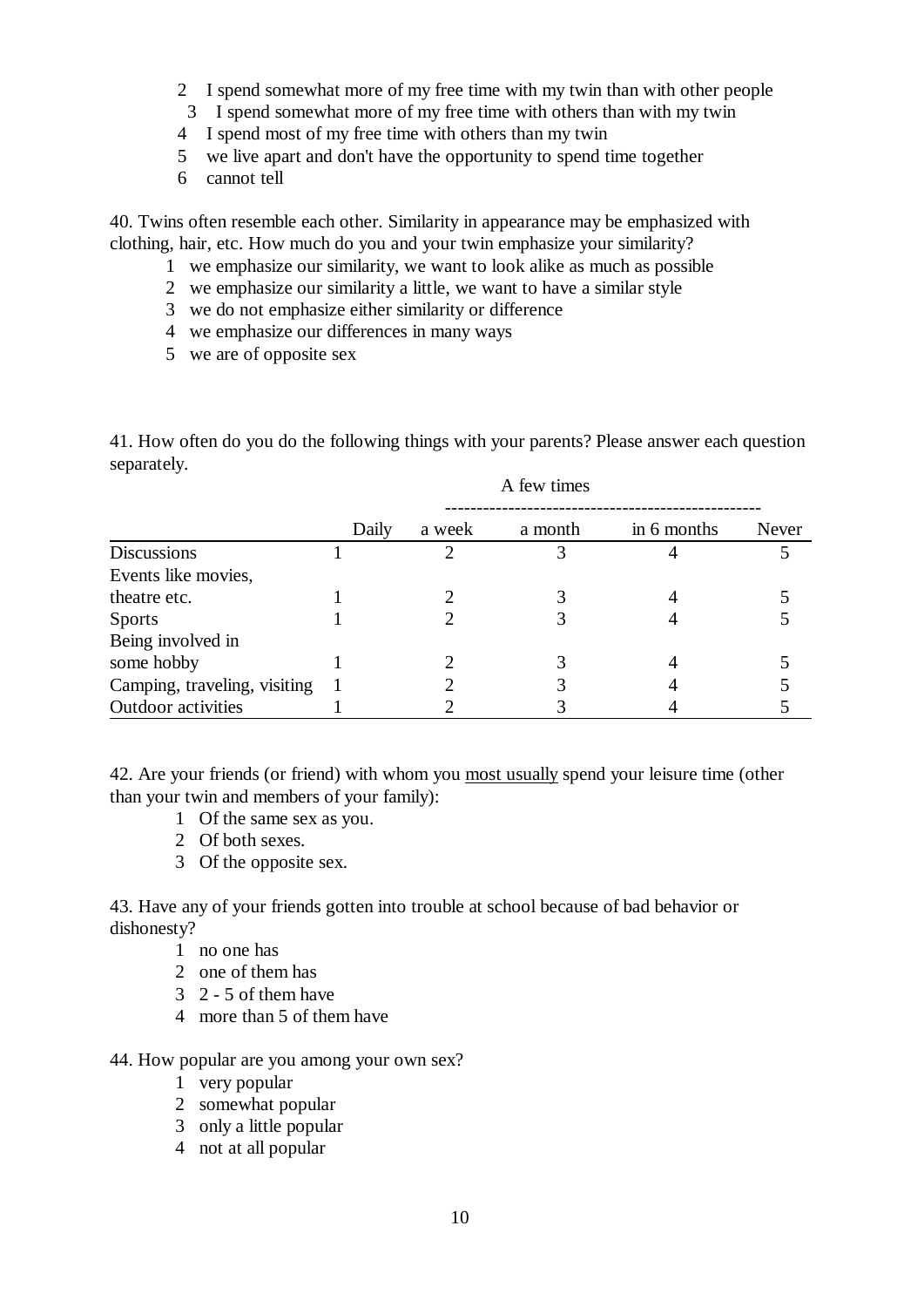45. How popular are you among the opposite sex?

- 1 very popular
- 2 somewhat popular
- 3 only a little popular
- 4 not at all popular
- 46. Are you satisfied with:

|                            | Mainly     |     |           | Mainly | <b>Not</b> |
|----------------------------|------------|-----|-----------|--------|------------|
|                            | Completely | yes | Sometimes | no     | at all     |
| Spending free time at home | 1          | 2   | 3         | 4      | 5          |
| Spending free time outside |            |     |           |        |            |
| home                       |            |     | 3         |        |            |
| Your school achievements   |            | 2   | 3         |        | 5          |
| Your relationship with     |            |     |           |        |            |
| your mother                |            |     | 3         |        |            |
| Your relationship with     |            |     |           |        |            |
| your father                |            | 2   | 3         |        | 5          |
| Your relationship with     |            |     |           |        |            |
| your twin                  |            |     | 3         |        |            |
| Your relationships with    |            |     |           |        |            |
| your friends               |            |     | 3         |        |            |
| Your relationship with     |            |     |           |        |            |
| your teacher               |            |     |           |        |            |